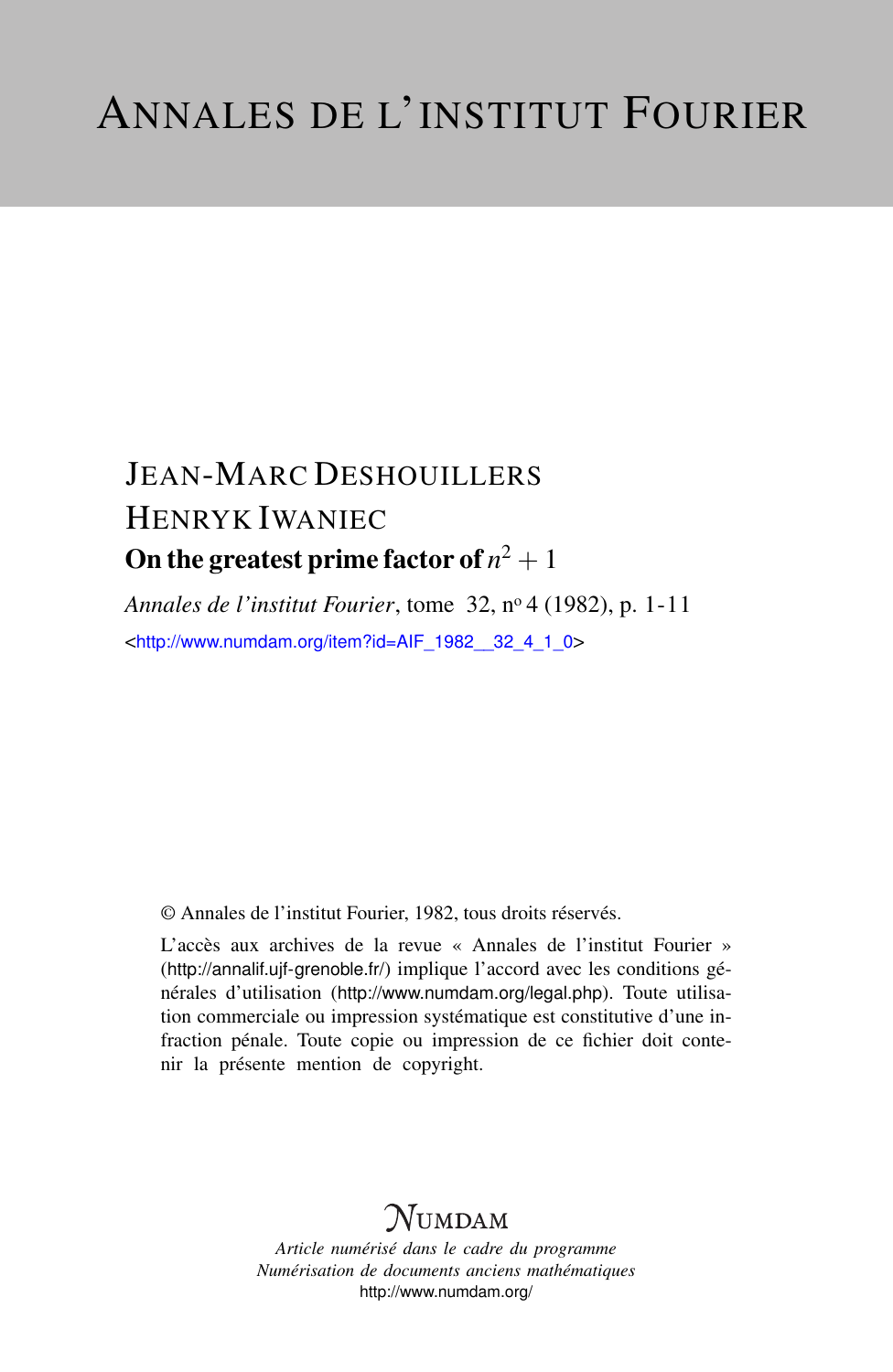# **ON THE GREATEST PRIME FACTOR OF** *n<sup>2</sup> + I*

#### **by J.-M. DESHOUILLERS and H. IWANIEC**

#### **1. Introduction.**

In 1967 C. Hooley [2] (see also [3]) showed that if D is not a perfect square then the greatest prime factor of  $n^2$  – D exceeds  $n^{11/10}$  infinitely often. In fact Hooley's arguments yield a slightly better result with the exponent 11/10 replaced by any  $\theta$  less than  $\theta_0 = 1.100$  148 3 ... the solution of

ution of  
\n(1) 
$$
\frac{14}{3} \left( \theta - \frac{12}{11} \right) + \frac{28}{9} \log \left( 1 + \frac{33}{14} \left( \theta - \frac{12}{11} \right) \right) - \frac{41}{33} + \frac{32}{9} \log \frac{11}{8} = 0.
$$

Among several innovative ideas in Hooley's proof one finds a very interesting application of A. Weil's estimate for Kloosterman sums

(2) 
$$
S(n m; c) = \sum_{\substack{d \pmod{c} \\ (d, c) = 1}} e\left(n \frac{\overline{d}}{c} + m \frac{d}{c}\right) \ll (n, m, c)^{\frac{1}{2}} c^{\frac{1}{2} + \varepsilon}
$$

where the symbol  $\overline{d}$  stands for a solution of  $d\overline{d} \equiv 1 \pmod{c}$ . Recently the authors [1] investigated linear forms in Kloosterman sums  $S(n\overline{Q},m;c)$ with the variables of the summation *n, m* and *c* counted with a smooth weight function, showing (see Lemma 3) that there exists a considerable cancellation of terms.

In the paper we inject this result into the Chebyshev-Hooley method to prove the following

THEOREM.  $-$  For any  $\varepsilon > 0$  there exist infinitely many integers n such *that*  $n^2 + 1$  *has a prime factor greater than*  $n^{\theta - \epsilon}$ *, where*  $\theta$  *satisfies* 

$$
2 - \theta - 2 \text{Log}(2 - \theta) = \frac{5}{4}
$$
 ( $\theta = 1.202\,468$  ...).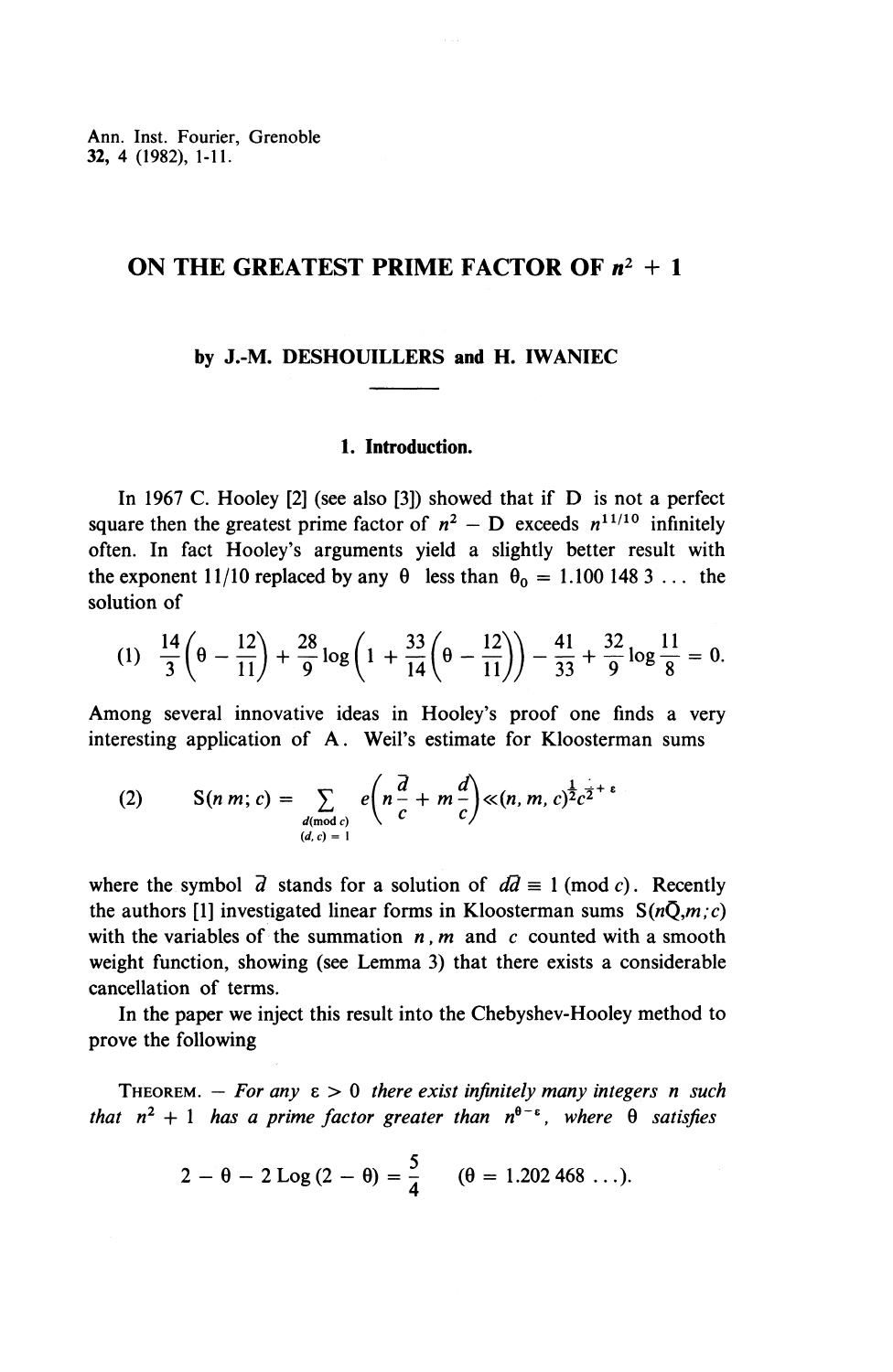Our result can be generalized to  $n^2$  *-* D by using Hooley's arguments from [3].

The authors express their thanks to Prof. C. Hooley for interesting comments and corrections.

#### **2. Chebyshev's method.**

Let  $x \ge 2$  and let *b* be a non-negative function of  $C^{\infty}$ -class with support in  $[x,2x]$  and the derivates of which satisfy

$$
b^{(l)}(\xi) \ll x^{-l}, \qquad l = 0, 1, 2, \ldots,
$$

the implied constant in  $\ll$  depending on l alone. Denote

$$
X = \int b(\xi) d\xi \quad \text{and} \quad |\mathscr{A}_d| = \sum_{n^2 + 1 \equiv 0 \pmod{d}} b(n).
$$

**We** begin with applying Chebyshev's idea to calculate

(1) 
$$
T(x) = \sum_{p} |\mathcal{A}_p| \log p = \sum_{d} |A_d| \wedge (d) + O(x)
$$
  
= 
$$
\sum_{n} b(n) \sum_{d|n^2+1} \wedge (d) + O(x) = \sum_{n} b(n) \log (n^2 + 1) + O(x)
$$
  
= 
$$
2 (\log x) \int b(\xi) d\xi + O(x) = 2X \log x + O(x).
$$

The partial sum

$$
T_0(x) = \sum_{p \le x} |\mathcal{A}_p| \log p
$$
  
= 
$$
\sum_{p \le x} \sum_{v^2 + 1 \equiv 0 \pmod{p}} (\log p) \sum_{n \equiv v \pmod{p}} b(n)
$$

can be evaluated easily by the Poisson summation formula.

LEMMA 1. - *For any*  $f(\xi)$  *of*  $C^1$  *class with compact support in*  $(0, \infty)$ *we have*

$$
\sum_{n \equiv a \pmod{q}} f(n) = \frac{1}{q} \sum_{h} e\left(-\frac{ah}{q}\right) \widehat{f}\left(\frac{h}{q}\right), \qquad h \in \mathbb{Z}
$$

*where*  $\hat{f}(t)$  *is the Fourier transform of*  $f(\xi)$ .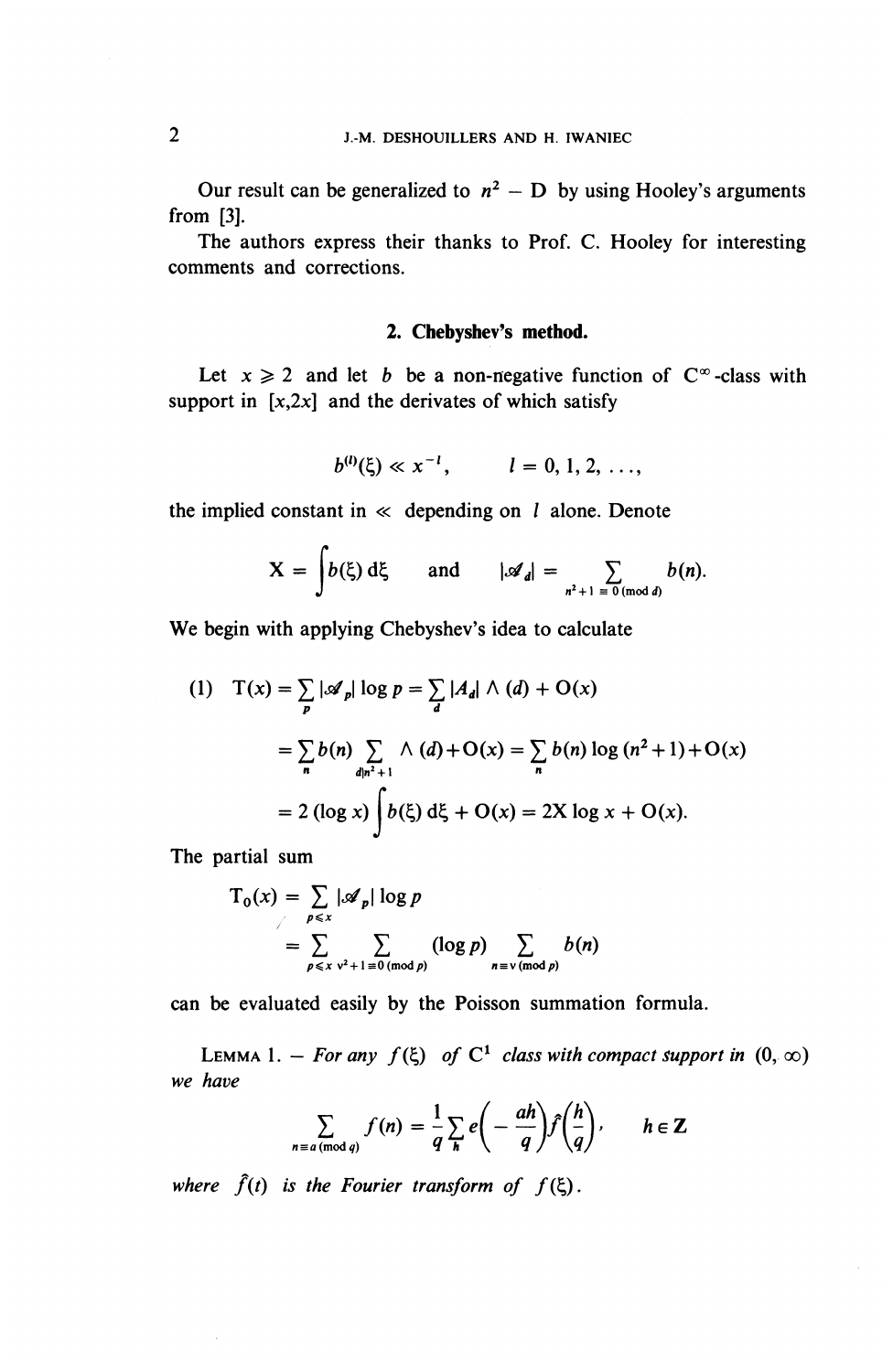**By** Lemma 1

$$
\sum_{n \equiv v \pmod{p}} b(n) = \frac{1}{p} \sum_{h} e\left(-\frac{\nu h}{p}\right) \hat{b}\left(\frac{h}{p}\right).
$$

For  $h = 0$  we have  $\hat{b}(0) = X$ . If  $h \neq 0$  by partial integration two times we get

$$
\hat{b}\left(\frac{h}{p}\right) = \int b(\xi)e\left(\frac{h}{p}\xi\right)d\xi
$$
  
= 
$$
\left(\frac{p}{2\pi i h}\right)^2 \int b''(\xi)e\left(\frac{h}{p}\xi\right)d\xi \ll h^{-2}p^2x^{-1}.
$$

This yields

$$
\sum_{n \equiv v \pmod{p}} b(n) = \frac{X}{p} + O\left(\frac{p}{x}\right)
$$

whence

(2) 
$$
T_0(x) = X \log x + O(x).
$$

Letting  $P_x$  be the greatest prime factor of  $\prod (n^2 + 1)$  by (1) and (2) it *x < n < 2x* follows that

(3) 
$$
S(x) = \sum_{x < p \leq P_x} |\mathscr{A}_p| \log p = X \log x + O(x).
$$

Our aim is to estimate *S(x)* from above and deduce from it a lower estimate for  $P_x$ .

# **3. Splitting up of** *S(x).*

In what follows it will be convenient to have  $p$  counted with a smooth weight function. Therefore we arrange the sum  $S(x)$  as

(4) 
$$
S(x) = \sum_{1 \leq j \leq J} S(x, P_j) + O(x)
$$

with  $P_j = 2^j x$ ,  $0 \le j \le J \le 2 \log x$  and

(5) 
$$
S(x,P_j) = \sum_{P_j < p \leq 4P_j} |\mathscr{A}_p| C_j(p) \log p
$$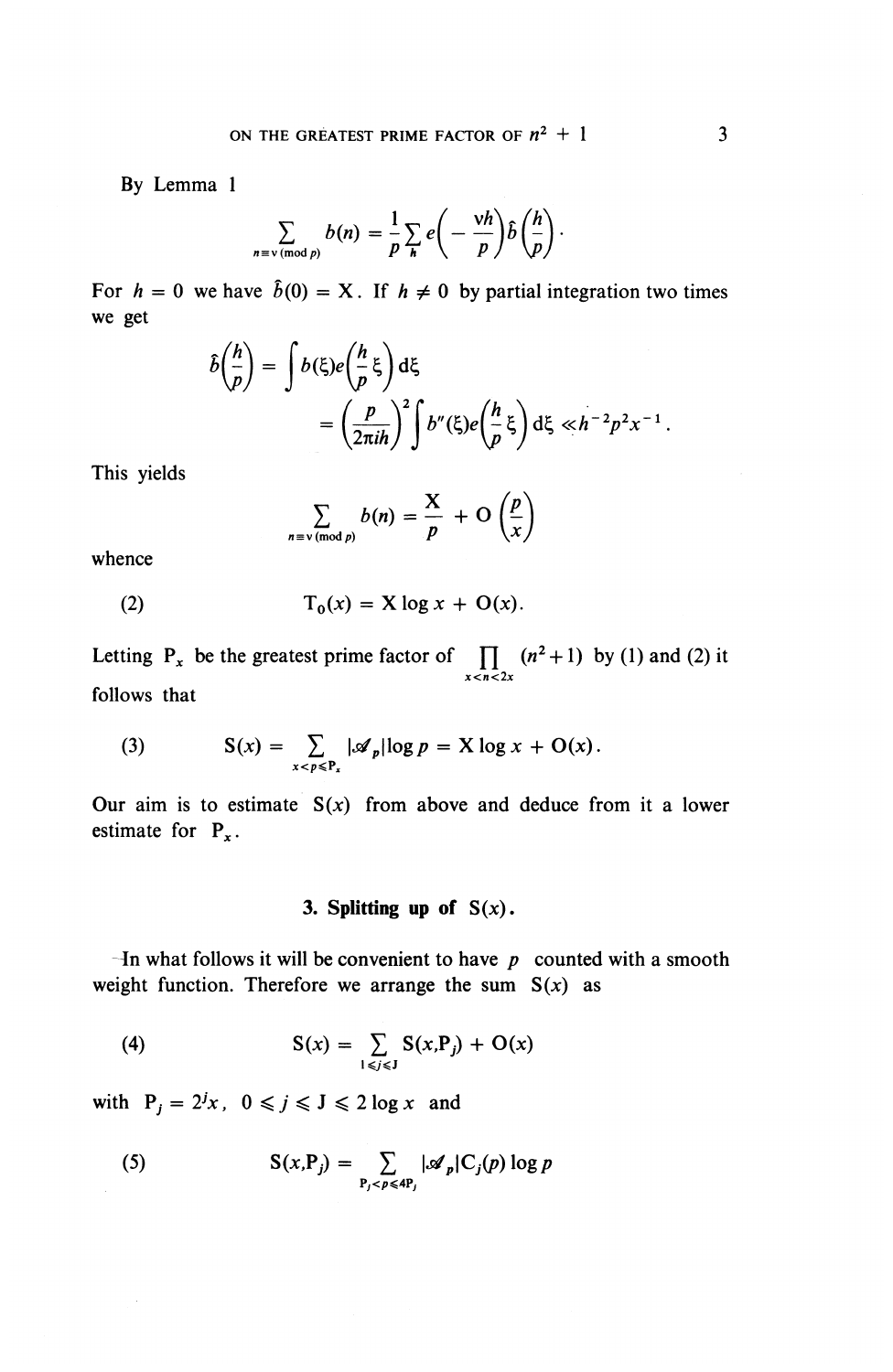where  $C_i(\xi)$  are non-negative functions of  $\partial \mathcal{C}^{\infty}$ -class which satisfy the three following conditions

$$
\text{Supp } C_j \subset [P_j, 4P_j]
$$
\n
$$
\text{(6)} \qquad \sum_{0 \le j \le J} C_j(\xi) = \begin{cases}\n1 & \text{if } 2x < \xi \le P_x \\
O(1) & \text{if } x < \xi \le 2x \text{ or } P_x < \xi \le 2P_x \\
0 & \text{otherwise}\n\end{cases}
$$

 $C_i^{(l)}(\xi) \ll P_i^{-l}$ , with the implied constant depending on  $l$  alone. The error term  $O(x)$  in (4) comes from a trivial estimate for the contribution of primes *p* in the interval  $(x,2x)$  which is not completely covered.

#### **4. Application of the sieve method.**

A typical sum to be considered is

$$
S(x,P) = \sum_{P < p \leq 4P} |\mathscr{A}_p| C(p) \log p
$$

with  $x < P \le 2P_x$ . Let  $x \ge D \ge 1$  and let  $\{\lambda_d\}_{d \le D}$  be an upper bound sieve of level **D,** i.e. a sequence of real numbers such that

$$
\lambda * 1 \ge \mu * 1
$$
,  $\lambda_1 = 1$ ,  $\lambda_d = 0$  for  $d \ge D$ .

We also assume that  $|\lambda_d| \leq 1$  for all *d* and that  $\lambda_d = 0$  when *d* is not square-free.

Thus

$$
S(x,P) \leq \sum_{d \leq D} \lambda_d \sum_{m \equiv 0 \pmod{d}} |\mathscr{A}_m| C(m) \log m.
$$

By the Poisson summation formula we write

$$
|\mathcal{A}_m| = \sum_{\substack{v^2 + 1 \equiv 0 \pmod{m} \\ m}} \sum_{n \equiv v \pmod{m}} b(n)
$$

$$
= \frac{\omega(m)}{m} X + r(\mathcal{A}, m)
$$

where  $\omega(m)$  is the number of incongruent solutions of  $v^2 + 1 \equiv 0 \pmod{m}$  and

(7) 
$$
r(\mathscr{A},m) = \frac{1}{m} \sum_{h \neq 0} \sum_{v^2 + 1 \equiv 0 \pmod{m}} e\left(-\frac{vh}{m}\right) \hat{b}\left(\frac{h}{m}\right).
$$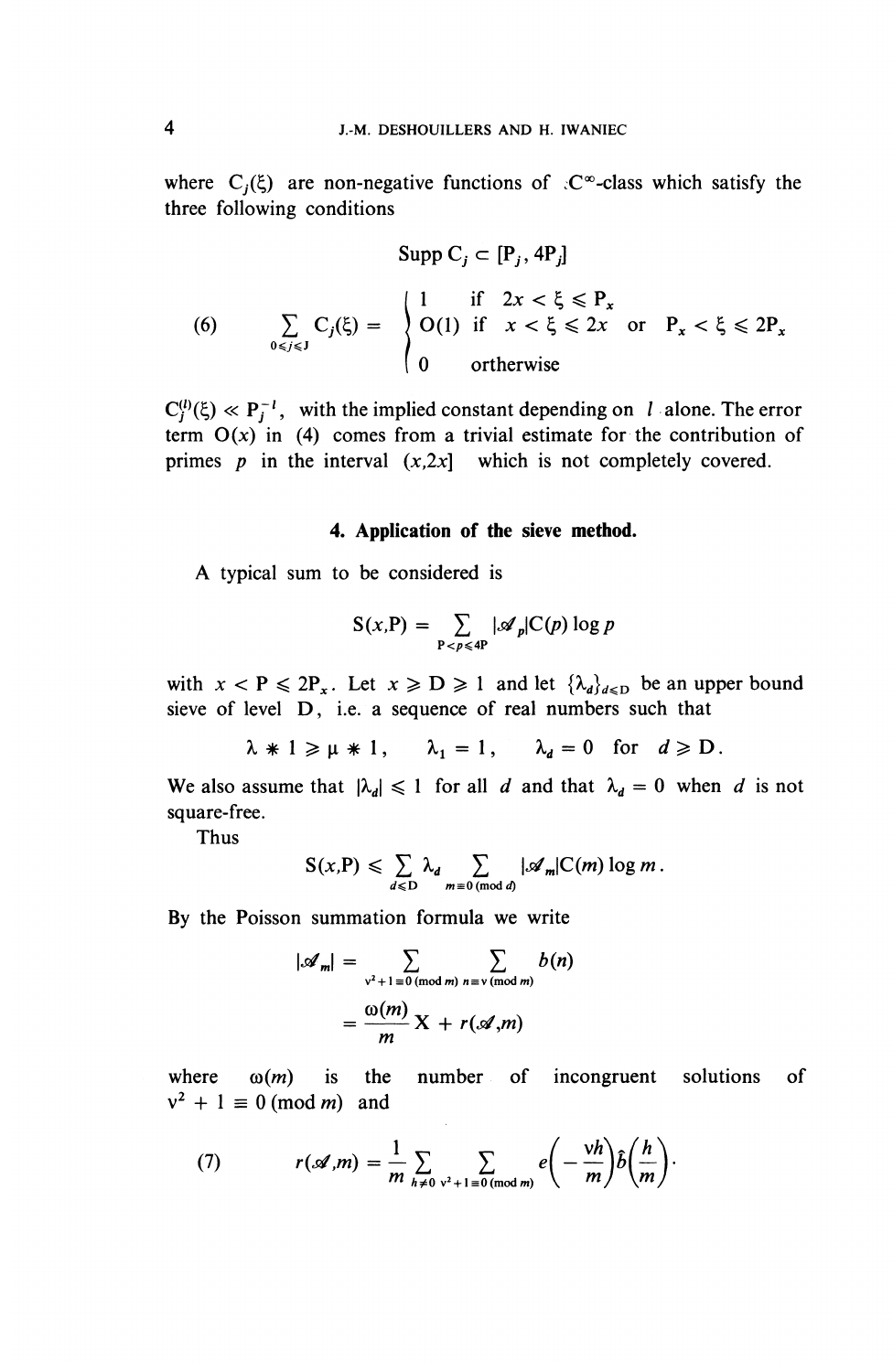According to the above we write

(8) 
$$
S(x,P) \leqslant XV(x,P) + R(x,P)
$$

where  $XV(x,P)$  is considered as a main term

$$
V(x,P) = \sum_{d < D} \lambda_d \sum_{m \equiv 0 \pmod{d}} \frac{\omega(m)}{m} C(m) \log m
$$

and  $R(x,P)$  is the total error term

$$
R(x,P) = \sum_{d < D} \lambda_d R(x,d,P)
$$

with

$$
(9) \quad \mathbf{R}(x,d,\mathbf{P}) = \sum_{h \neq 0} \sum_{m \equiv 0 \pmod{d}} \frac{\mathbf{C}(m)}{m} \log m \sum_{\mathbf{v}^2 + 1 \equiv 0 \pmod{m}} \hat{b}\left(\frac{h}{m}\right) e\left(-\frac{\mathbf{v}h}{m}\right).
$$

## **5. Transformation of**  $R(x,d,P)$ **.**

**We** are searching for D as large as possible for which the estimate

$$
R(x,P) \ll x^{1-\epsilon}
$$

is available. By partial integration  $l = [4\varepsilon^{-1}]$  times we get

$$
\hat{b}\left(\frac{h}{m}\right) = \left(-2\pi i \frac{h}{m}\right)^{-1} \int b^{(l)}(\xi) e\left(\frac{h}{m}\xi\right) d\xi \ll x \left(\frac{P}{|h|x}\right)^{l} \ll h^{-2}
$$

for  $\vert h \vert \geqslant Px^{e-1} = H$ , say. Hence truncating the series (9) at  $h = H$  we make an error  $0(\tau(d)/d)$  which contributes to R(x,P) an admissible amount

$$
\sum_{d < D} \frac{\tau(d)}{d} \ll (\log D)^2 \ll (\log x)^2.
$$

For the remaining terms we need an explicit formula for the solutions of

 $(11)$  $2^2 + 1 \equiv 0 \pmod{m}$ .

LEMMA 2. *(Gauss).*  $-$  *Let*  $m > 1$ *. If (11) is soluble then m is represented properly as a sum of two squares*

(12) 
$$
m = r^2 + s^2
$$
,  $(r,s) = 1$ ,  $r,s > 0$ .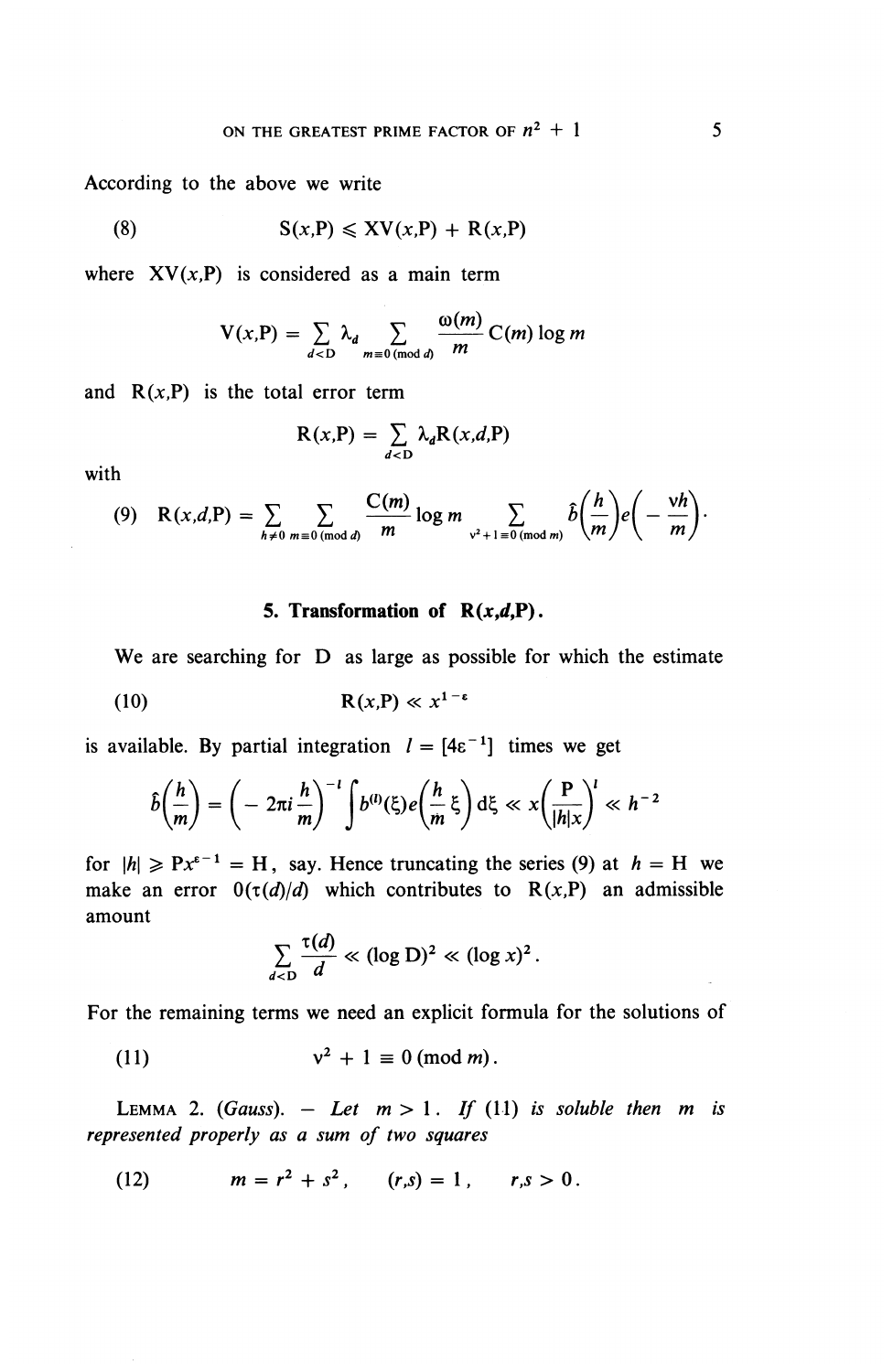*There is a one to one correspondence between the incongruent solutions*  $v(\text{mod } m)$  of (11) and the solutions  $(r,s)$  of (12) given by

$$
\frac{v}{m}=\frac{\bar{r}}{s}-\frac{r}{s(r^2+s^2)}.
$$

*Proof. -* See [5] and [3], p. 34, eq. (68). **By** Lemma 2 we get

$$
\sum_{v^2+1 \equiv 0 \pmod{m}} e\left(-\frac{vh}{m}\right) = \sum_{\substack{r^2+s^2=m\\r,s>0,\ (r,s)=1}} e\left(-h\frac{\bar{r}}{s}\right) \left\{1+O\left(\frac{r|h|}{sm}\right)\right\}
$$

whence letting  $g(m,h) = \frac{C(m)}{m} (\log m)\hat{b}(\frac{h}{m})$  we obtain

$$
R(x,d,P) = \sum_{0 < |h| \leq H} \sum_{\substack{(r,s)=1, r,s>0 \\ r^2+s^2 \equiv 0 \pmod{d}}} g(r^2+s^2,h)e\left(-h\frac{\bar{r}}{s}\right) + O(d^{-1}Px^{3s-1}).
$$

Here the error  $O(d^{-1}Px^{3\epsilon-1})$  contributes to  $R(x;P)$  less than Here the error  $O(d^2+rx^{3/2})$  contributes to  $K(x, P)$  less the p<sub>x</sub><sup>3*z*-1</sup> log  $x \ll x^{1-\epsilon}$  provided  $P \leq x^{2-5\epsilon}$  which we henceforth assum

For sum over *r* we apply Poisson's summation formula giving

$$
\sum_{\substack{(r,s)=1 \ p+3^2 \equiv 0 \pmod{d}}} g(r^2+s^2,h)e\left(-h\frac{\bar{r}}{s}\right)
$$
\n
$$
\sum_{\substack{u \pmod{ds} \\ (u,s)=1}} e\left(-h\frac{\bar{u}}{s}\right) \sum_{r \equiv u \pmod{ds}} g(r^2+s^2,h)
$$
\n
$$
= \frac{1}{ds} \sum_{k} \sum_{\substack{u \pmod{ds} \\ (u,s)=1 \\ (u,s)=1}} e\left(-h\frac{\bar{u}}{s}-k\frac{u}{ds}\right)G(h,k;s)
$$

where  $G(h,k;s) = \int g(\xi^2+s^2,h)e(k\xi/ds) d\xi$ . Writing  $u = \alpha s + \beta d$  with  $\alpha^2 + 1 \equiv 0 \pmod{d}$  it becomes

0 (mod *d*) it becomes  
\n
$$
\frac{1}{ds}\sum_{\alpha^2+1\equiv 0 \pmod{u}}\sum_{k}e\left(-\frac{\alpha k}{d}\right)S(-h\overline{d},-k;s)G(h,k;s).
$$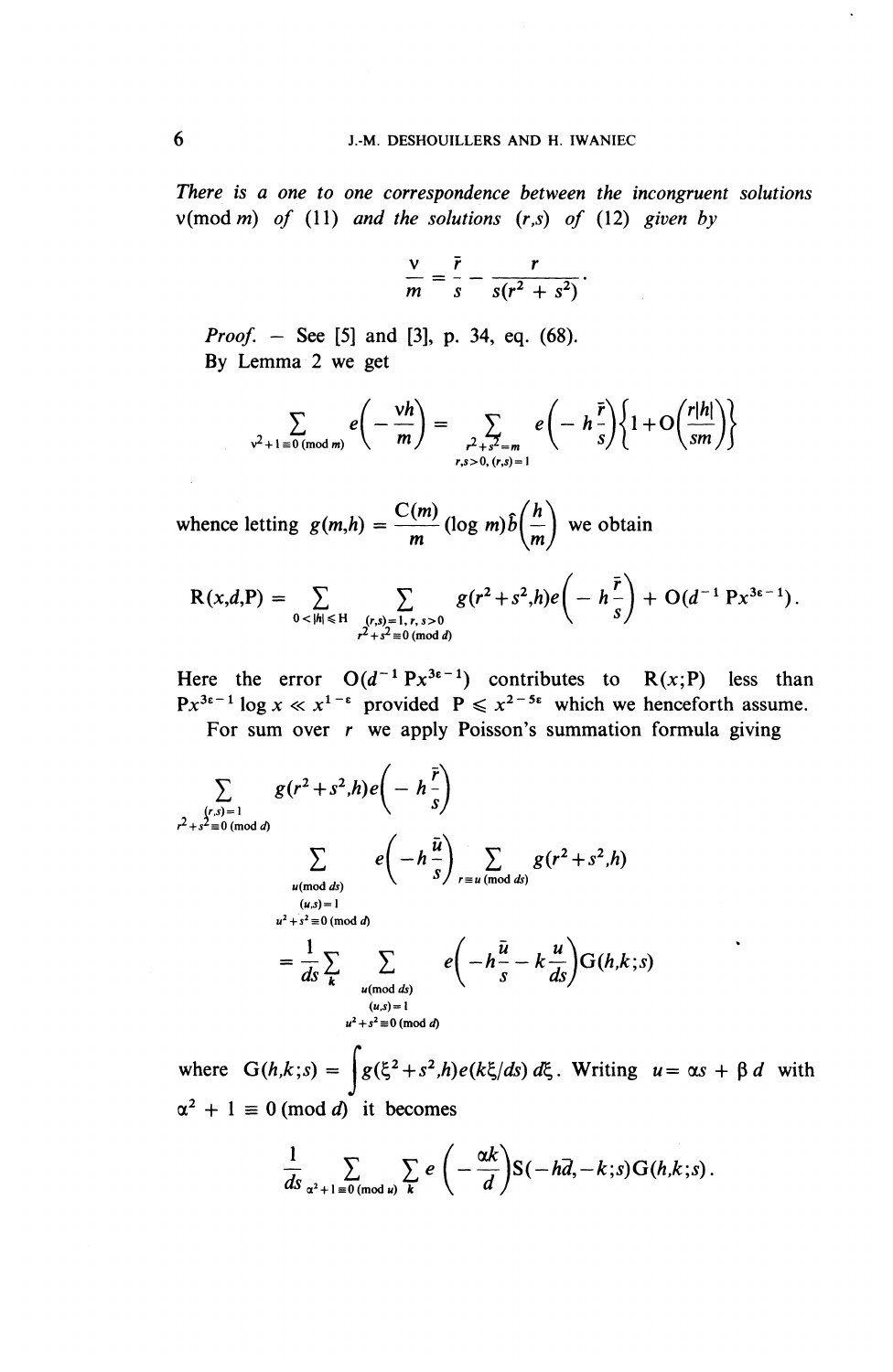For  $k = 0$  the Kloosterman sum  $S(-h\overline{d}, -k; s)$  reduces to a Ramanujan sum for which we have

$$
|S(-h\overline{d},0;s)|\leqslant (h,s).
$$

Therefore the terms with  $k = 0$  contribute less than

$$
\frac{\tau(d)}{d} \sum_{0 < |h| \leq H} \sum_{s \leq 2\sqrt{P}} \frac{(h,s)}{s} \frac{x \text{ Log } P}{P} \ll \frac{\sqrt{P}}{d} x^{\varepsilon} \ll \frac{x^{1-\varepsilon}}{d}.
$$

Finally

(13) 
$$
R(x,d,P) = \frac{1}{d} \sum_{\substack{\alpha^2 + 1 \equiv 0 \pmod{d} \\ s > 0}} \sum_{\substack{0 < |h| \leq H \\ s > 0}} \sum_{k \neq 0} e\left(-\frac{\alpha k}{d}\right)
$$

$$
\sum_{\substack{s > 0 \\ (s, d) = 1}} \frac{1}{s} S(-hd, -k; s) G(h,k; s) + O\left(\frac{x^{1-\epsilon}}{d}\right).
$$

### **6. Linear forms in Kloosterman sums.**

Let N, M,  $C \ge 1$  and  $f(n,m,c)$  be a function of  $C^6$  class with compact support in  $[C,2C]$  with respect to c and satisfying

$$
(14) \left|\frac{\partial^{l_1+l_2+l_3}}{\partial_n^{l_1}\partial_m^{l_2}\partial_c^{l_3}}f(n,m,c)\right| \leq N^{-l_1} M^{-l_2} C^{-l_3}, \qquad 0 \leq l_1, l_2, l_3 \leq 2.
$$

In this section we borrow from [1] an estimate for the average of trilinear forms (cf. *Theorem* 11)

4)  
\n
$$
\left|\int_{\partial_n^1 \partial_m^2 \partial_c^2} J(n,m,c)\right| \le N^{-1} M^{-2} C^{-3}, \qquad 0 \le l_1, l_2, l_3 \le
$$
\n5 section we borrow from [1] an estimate for the average of  
\n(cf. Theorem 11)  
\n
$$
B_d^{\pm}(N,M,C) = \sum_{0 < n \le N} \sum_{0 < m \le M} \sum_{(c,d)=1} b_{m,d} S(n\bar{d}, \pm m; c) f(n,m,c)
$$

where  $b_{m,d}$  are arbitrary complex numbers.

LEMMA 3. – If 
$$
f(n,m,c)
$$
 satisfies (14) then for any  $\epsilon > 0$  we have  
\n
$$
\left(\sum_{D < d \le D} |B_d^+(N,M,C)|\right)^2 \ll (CDM N)^{\epsilon} N \left(\sum_{\substack{D < m \le M \\ D < d \le D}} |b_{m,d}|^2\right)
$$
\n
$$
\times \left\{\frac{D(DC^2 + MN + NC^2)(DC^2 + MN + MC^2)}{DC^2 + MN} + \le \sqrt{D(D+M)} \cdot C^3\right\}
$$

and the same upper bound holds for  $(\Sigma | B^-_d|)^2$ , the constant implied in « *depending on* e *at most.*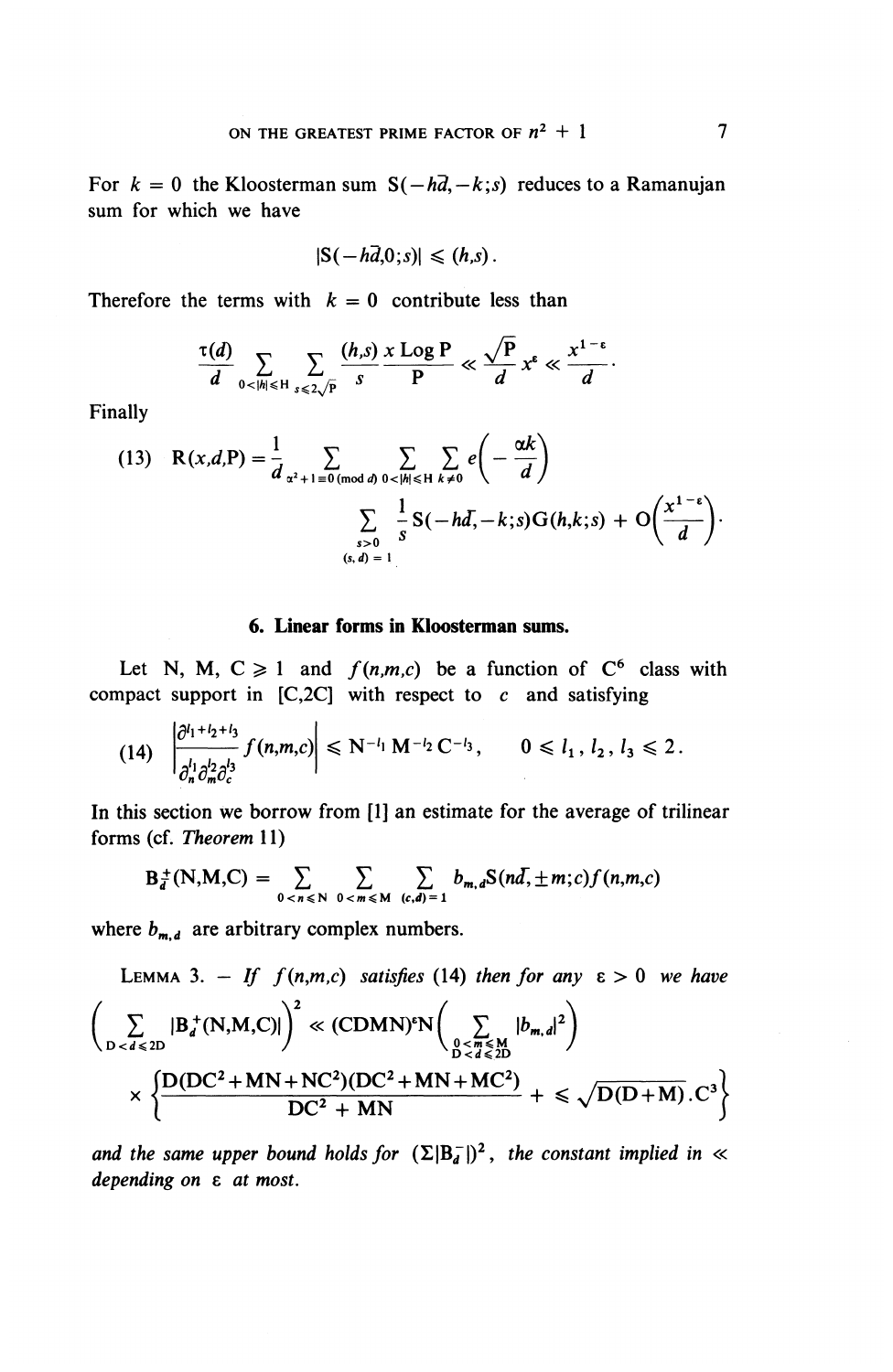#### **7. Estimation of the error.**

In order to make Lemma 3 applicable we first split up the sum over *s* in  $R(x,d,P)$  into  $\ll$  log P sums of the type

(14) 
$$
\sum_{(s,d)=1} \frac{a(s)}{s} S(-hd, \pm k; s) G(h, \mp k; s)
$$

where  $a(s)$  is a function of C<sup>2</sup> class with support [S,2S],  $S \le 2\sqrt{P}$  and satisfying  $a^{(l)}(s) \ll S^{-l}$  for  $l = 0,1,2$ . The terms with  $|k| \geqslant \text{DSP}^{-1/2}x^{3\epsilon} = K$ , say, can be eliminated trivially : integrate by parts

$$
l = [4\epsilon^{-1}] \text{ times with respect to } \xi \text{ in } G(h, \pm k, s), \text{ getting}
$$
  

$$
G(h, \pm k, s) = \left(\frac{-ds}{2\pi ik}\right)^l \int \frac{\partial^l}{\partial \xi^l} g(\xi^2 + s^2, h) e\left(\frac{\xi k}{ds}\right) d\xi
$$

$$
\ll \left(\frac{ds}{|k|\sqrt{P}} x^{2\epsilon}\right)^l \sqrt{P} \ll k^{-2}x^{-1}.
$$

Therefore such terms contribute to  $R(x,d,P)$  less than

$$
\frac{\tau(d)}{d}\sum_{0<|h|\leqslant H}\sum_{k\geqslant 1}\frac{1}{k^2x}\sum_{0< s\leqslant 2\sqrt{P}}1\ll \frac{P^{3/2}}{dx^2}x^{\varepsilon}\ll \frac{x^{1-\varepsilon}}{d}.
$$

For  $0 \leq h \leq H$ ,  $0 < |k| \leq K$  and  $S < s \leq 2S$  we trivially have

$$
(15) \qquad \frac{\partial^{l_1+l_2+l_3}}{\partial h^{l_1}\partial k^{l_2}\partial s^{l_3}}\,G(h,\mp k,s)\,\frac{a(s)}{s}\ll |h|^{-l_1}|k|^{-l_2}|s|^{-l_3}\,\frac{x^{1+12s}}{S\sqrt{P}}
$$

for  $0 \le l_1, l_2, l_3 \le 2$ . This shows that Lemma 3 is applicable with

$$
f(h,k,s) = \frac{S\sqrt{P}}{x^{1+13\epsilon}} \frac{a(s)}{s} G(h,\mp k,s) \text{ giving}
$$
  

$$
\left(\sum_{D < d \leq 2D} |R(x,d,P)|\right)^2 \ll x^{2-2\epsilon} + \frac{x^{2+40\epsilon}HK}{D^2P}
$$
  

$$
\times \sup_{1 \leq s \leq 2 \leq \sqrt{P}} \left\{ \frac{D^2(DS^2 + HK + HS^2)(DS^2 + HK + KS^2)}{S^2(DS^2 + HK)} + DS\sqrt{D(D+K)} \right\}
$$
  

$$
\ll x^{2-2\epsilon} + (D^2x + DP + DxP^{\frac{1}{2}})x^{48\epsilon}.
$$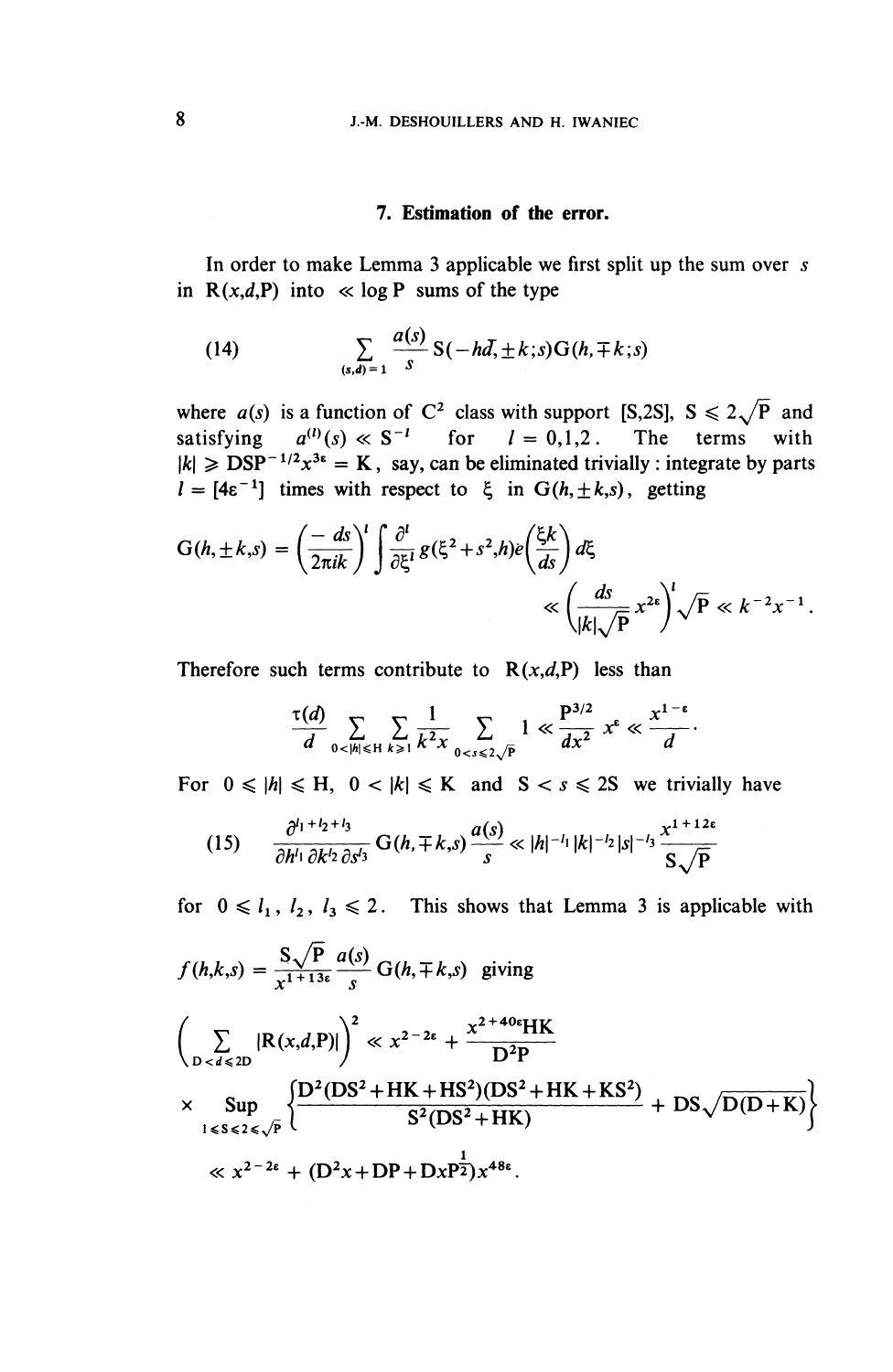Therefore (10) holds if

(16)

$$
D \le x^{\frac{1}{2}-25\epsilon}
$$
,  $D \le x^{2-10\epsilon}P^{-1}$  and  $D \le x^{1-10\epsilon}P^{-\frac{1}{2}}$ .

This result can be compared with Hooley's  $D = x^{1-\epsilon} P^{-3/4}$ .

## **8. Evaluation of the main term.**

For *d* square-free with  $\omega(d) \neq 0$  consider

$$
L(s,d) = \sum_{m=1}^{\infty} \frac{\omega(dm)}{\omega(d)} m^{-s}.
$$

LEMMA 4. — *We have*

(17) 
$$
L(s,d) = \frac{\zeta(s)L(s,\chi_d)}{\zeta(2s)} \prod_{p|d} \left(1 + \frac{1}{p^s}\right)^{-1}.
$$

*Proof.*  $-$  Follow the arguments of [3] on pp. 31-32 and equation (6.1). Writing

$$
C(m)\frac{\log m}{m}=\frac{1}{2\pi i}\int_{(\sigma)}R(s)m^{-s}\,ds,\qquad \sigma>0
$$

by Mellin's inversion formula and partial integration two times

$$
R(s) = \int C(\xi) \frac{\log \xi}{\xi} \xi^{s-1} d\xi \ll (|s|+1)^{-2} P^{\sigma-1} \log P.
$$

Therefore

$$
\sum_{m\equiv 0 \pmod{m}} \frac{\omega(m)}{m} c(m) \log m = \frac{1}{2\pi i} \int_{(\sigma)} \mathbf{R}(s) \frac{\omega(d)}{d^s} \mathbf{L}(s,d) ds
$$
  
\n=  $\mathbf{R}(1) \frac{\omega(d)}{d} \frac{\mathbf{L}(1,\chi_4)}{\zeta(2)} \prod_{p|d} \left(1+\frac{1}{p}\right)^{-1} + \frac{1}{2\pi i} \int_{(\frac{1}{2})} \mathbf{R}(s) \frac{\omega(d)}{d^s} \mathbf{L}(s,d) ds$   
\n=  $\frac{\omega(d)}{d} \prod_{p|d} \left(1+\frac{1}{p}\right)^{-1} \frac{\mathbf{L}(1,\chi_4)}{\zeta(2)} \int C(\xi) \frac{\log \xi}{\xi} d\xi + O\left(\frac{\tau^2(d)}{\sqrt{dP}} \log P\right).$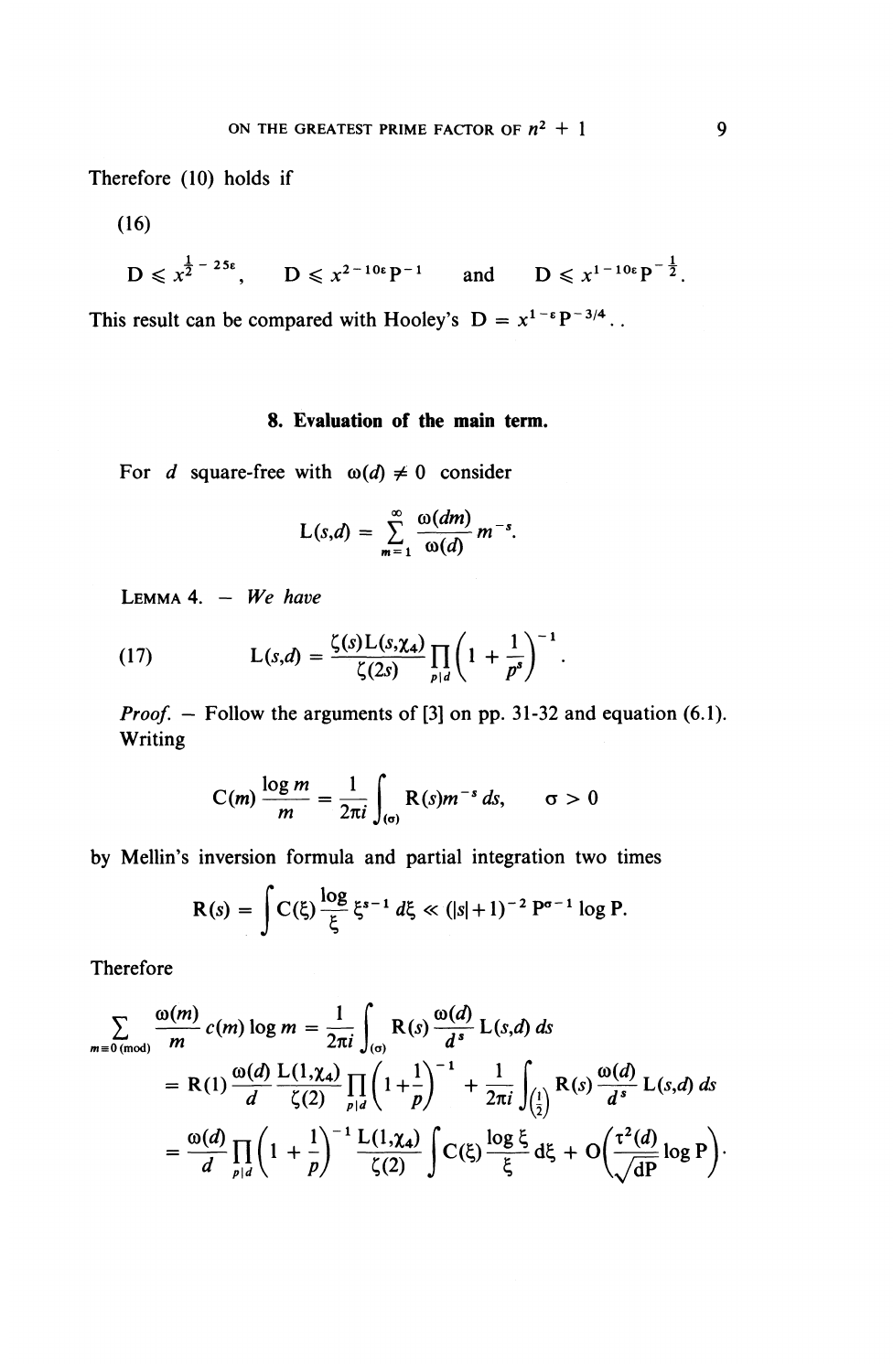This yields

is yields  
\n
$$
V(x,P) = \left(\sum_{d
$$

where  $\rho(d) = \omega(d) \prod_{p|d} \left(1 + \frac{1}{p}\right)^{-1}$ . Now we specify  $\lambda_d$  to be those of the Rosser sieve giving (see [4])

We giving (see [4])  
\n
$$
\sum_{d\n
$$
= \prod_{p\n
$$
= \frac{2\zeta(2)}{L(1,\chi_4)} \frac{1}{\log D} \left( 1 + O\left( \frac{1}{\log D} \right) \right)
$$
$$
$$

by the Mertens prime number theorem. Hence we conclude that

$$
V(x,P) = \frac{2}{\log D} \int C(\xi) \frac{\log \xi}{\xi} d\xi \left(1 + O\left(\frac{1}{\log D}\right)\right).
$$

We choose D equal to  $x^{1-10\varepsilon}P^{-\frac{1}{2}}$  thus by (6) the total main term is equal to

$$
X \sum_{0 \le j \le J} V(x, P_j) = 2(1 + O(\varepsilon))X \int_x^{P_x} \frac{\text{Log } \xi}{\xi \text{Log } (x/\sqrt{\xi})} d\xi
$$

$$
= 2(1 + O(\varepsilon))X \int_1^{\theta} \frac{t \, dt}{1 - t/2} \text{Log } x
$$

$$
= (1 + O(\varepsilon))f(\theta)X \text{Log } x
$$

where  $f(\theta) = 4(1-\theta-2 \text{Log}(2-\theta))$  and is less than 1 for  $\theta = 1.20246887$ . The proof the Theorem follows from this and (3).

One may note that the truth of Selberg's eigenvalue conjecture leads to the lower bound  $x^{\sqrt{3}/2-\epsilon}$  for

#### **BIBLIOGRAPHY**

[1] J.-M. DESHOUILLERS and H. IWANIEC, Kloosterman sums and Fourier coefficients of cusp forms, *Inv. Math.* (to appear).